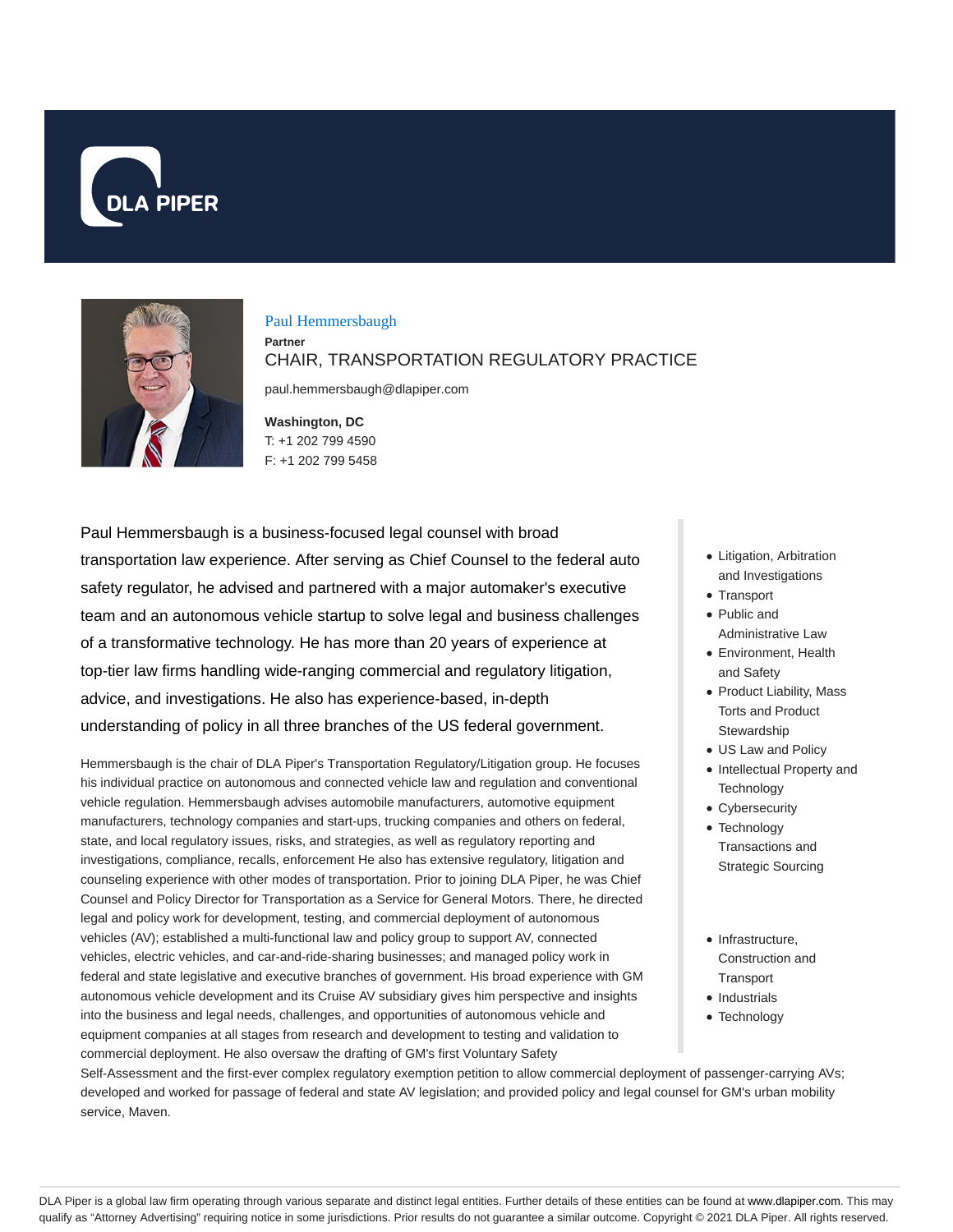From 2015-2017, Paul was Chief Counsel to the National Highway Traffic Safety Administration, where he managed and directed the Office of Chief Counsel, including lawyers conducting legal work across three divisions. In addition to directing and supervising all legal work of the federal auto safety regulator, he was a principal author of the Federal Automated Vehicles Policy, which provided the first path for legal deployment of AVs. He also oversaw the largest recall in US history and other major enforcement actions and litigation; supervised the issuance of proposed V2V (connected cars) regulations; streamlined interpretation and exemption processes; directed significant rulemakings, including CAFÉ standards; oversaw implementation of federal legislation; and testified before Congress. He also worked on transportation policy and regulatory initiatives involving other modes of transportation and DOT agencies.

Prior to serving as NHTSA Chief Counsel, Paul was a regulatory, litigation, and appellate partner at another major international law firm for nearly two decades. There, he led matters involving transportation and environmental regulation, litigation, and appeals. He represented rail carriers, motor carriers, shipping and logistics companies, and others in regulatory and commercial litigation and appeals, rulemakings, and other regulatory proceedings. As a transportation partner, he was named a leading lawyer in Chambers USA for eight consecutive years, based on client recommendations. He served on the firm's pro bono committee, averaging more than 500 hours pro bono work per year.

While a law firm partner, Hemmersbaugh also served as the General Counsel to the District of Columbia Bar. He was appointed by the DC Bar Board of Governors for five consecutive years to serve as outside general counsel to the District of Columbia Bar, the second largest bar in the United States. In that position, he advised the bar, its governing board, and senior staff on wide-ranging litigation, regulatory, and transactional matters. He also defended the bar and its affiliates (including the lawyer disciplinary system) in a wide variety of lawsuits, drafted legal briefs, analyses and position papers, and hired and supervised outside counsel. Previously, he worked for the US Congress as a legislative director and as a committee staff member.

#### **CREDENTIALS**

## **Admissions**

- District of Columbia
- Michigan

## Clerk Experience

Law Clerk to Federal District Court Chief Judge Paul Magnuson, St. Paul, MN

## Prior Experience

- Senior Legislative Aide and Legislative Director to US Congressman James Oberstar, Chairman − Transportation & Infrastructure Committee, Washington, DC
- Analyst / Economist, Joint Economic Committee of US Congress, Washington, DC

## **Education**

- J.D., University of Minnesota Law School magna cum laude Order of the Coif
- B.A., Economics, Religious Ethics, St. Olaf College magna cum laude Phi Beta Kappa

## **Memberships**

General Counsel, District of Columbia Bar 2010-2015

#### INSIGHTS

DLA Piper is a global law firm operating through various separate and distinct legal entities. Further details of these entities can be found at www.dlapiper.com. This may qualify as "Attorney Advertising" requiring notice in some jurisdictions. Prior results do not guarantee a similar outcome. Copyright @ 2021 DLA Piper. All rights reserved.